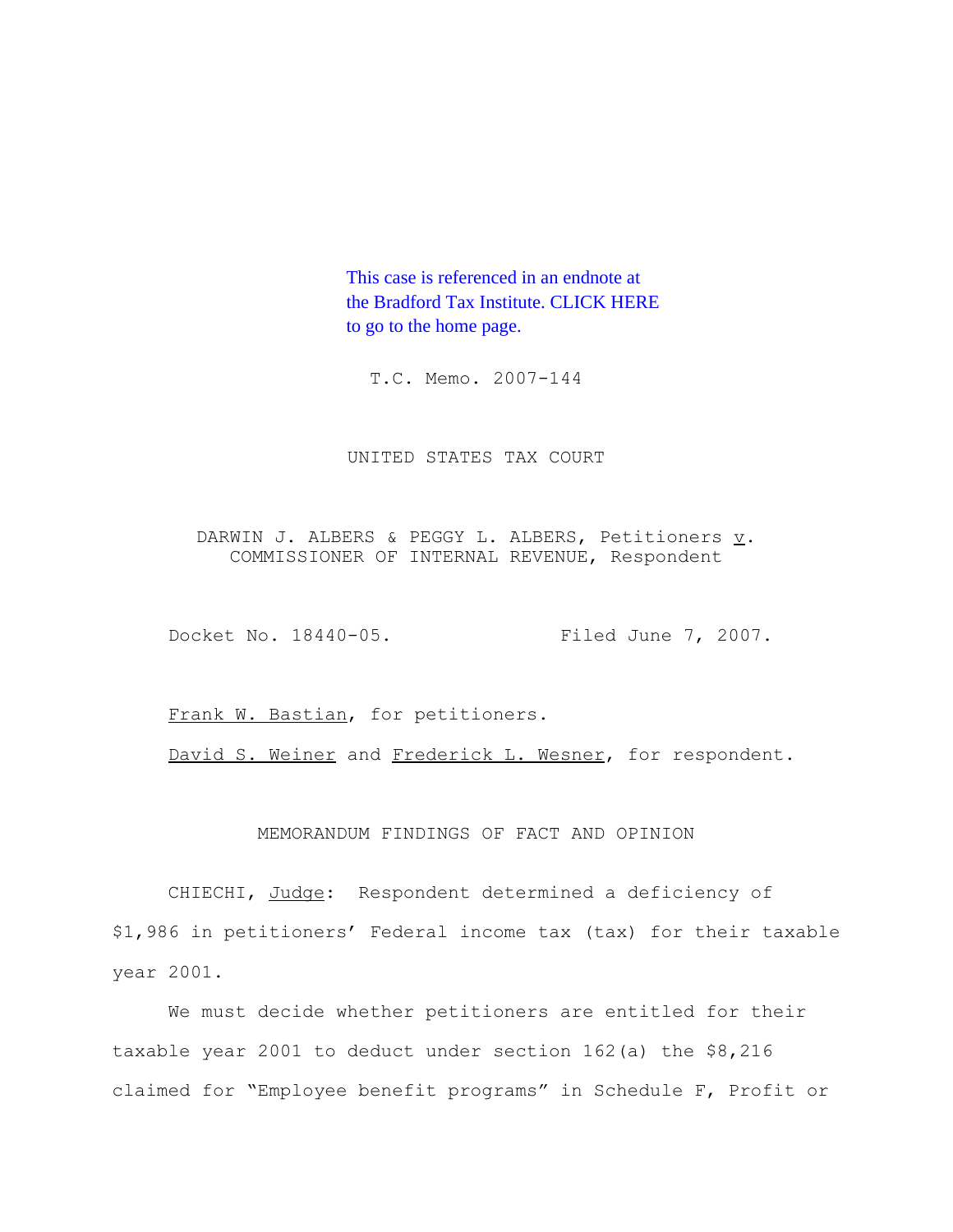Loss From Farming (petitioners' 2001 Schedule F), included as part of their tax return for that year. We hold that they are not.

# FINDINGS OF FACT

All of the facts in this case, which the parties submitted under Rule  $122<sub>1</sub><sup>1</sup>$  have been stipulated by the parties and are so found except as stated below.

Petitioners, who at all relevant times had two children, resided in Sioux Falls, South Dakota (Sioux Falls), at the time they filed the petition in this case.

At all relevant times, petitioner Darwin J. Albers (Mr. Albers) owned and operated a grain farm (farming business) near Sioux Falls.

On a date not disclosed by the record, Mr. Albers and petitioner Peggy L. Albers (Ms. Albers) signed a two-page preprinted form entitled "WRITTEN EMPLOYMENT AGREEMENT" (Ms. Albers's employment agreement).<sup>2</sup> Ms. Albers's employment agreement provided in pertinent part:

THIS AGREEMENT, made by and between Peggy Albers (hereinafter "Employee"), and Darwin Albers (hereinafter "Employer"):

<sup>&</sup>lt;sup>1</sup>All Rule references are to the Tax Court Rules of Practice and Procedure. All section references are to the Internal Revenue Code in effect for the year at issue.

 $2$ The word "SAMPLE" appeared across the first page of the employment agreement.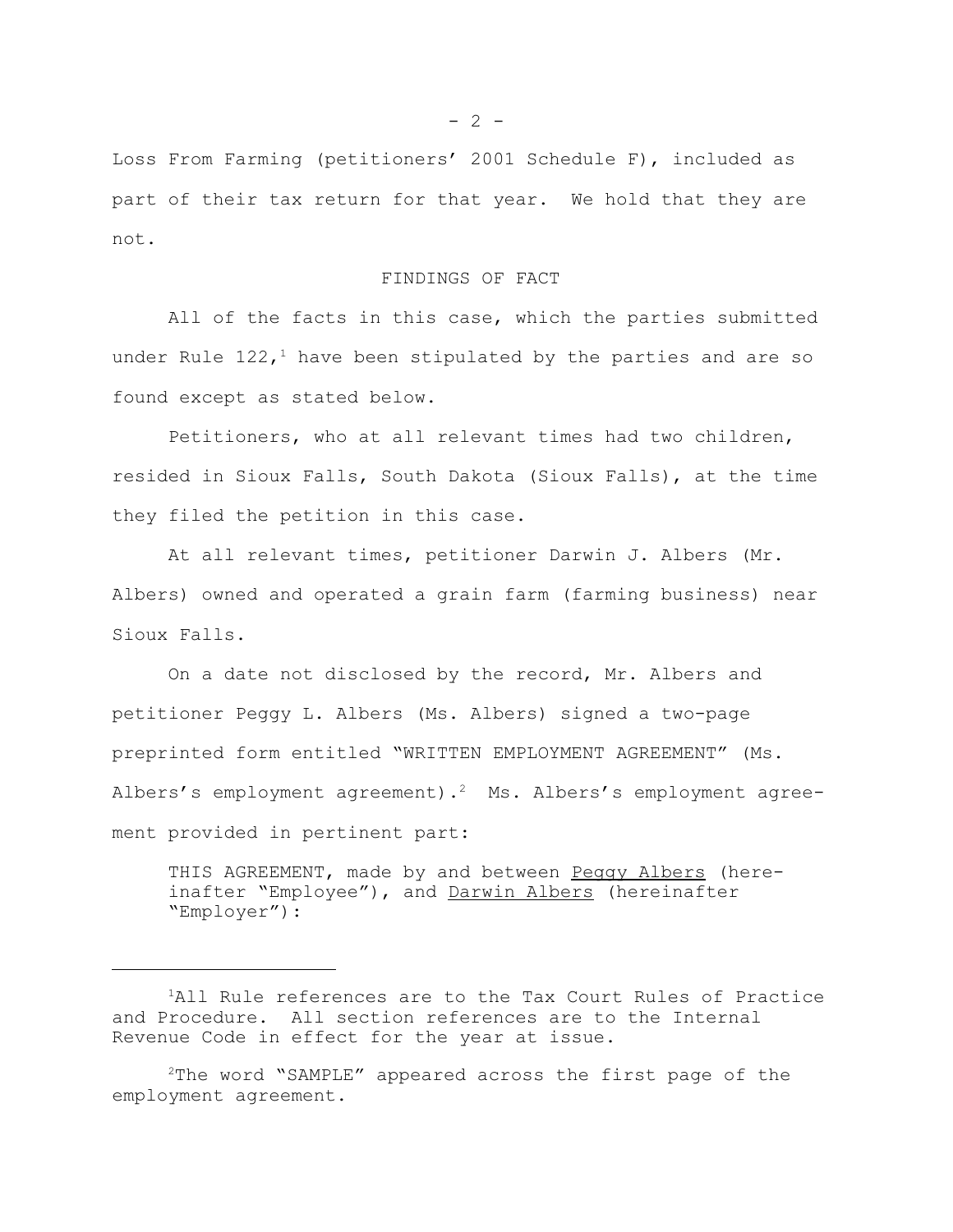WHEREAS, Employee is, and has been, performing services as an Employee for the Employer, and

WHEREAS, Employer agrees to compensate Employee for such services, and

WHEREAS, Employer is engaged in the business of farming, (i.e. farming, carpentry, insurance sales, etc.) and

WHEREAS, The parties wish to formalize in writing their contractual relationship as Employer and Employee,

WHEREAS, This agreement is to remain in effect as long as each party abides to said agreement,

NOW THEREFORE, The parties do hereby agree and contract to the following:

## **1. Services of Employee**

Employee shall, at the direction of the Employer, perform the following services for the Employer:

hauling grain (Truck) Drive Tractor grain cart. getting parts. Hauling water for spraying, fuel, picking  $* * *$  etc. approx 20 hrs week

(e.g. bookkeeping; accounts payable services, business errands, preparation of meals for help, phone services, field work, clerical and/or retail services and other usual and customary services to the business.) Define these services. Changes in required services will be communicated by the Employer to the Employee through the course of employment.

# **2. Compensation**

Employer agrees to establish and pay named Employee \$10.00 per hour per \$10.00 (i.e. monthly, hourly, etc.) compensation for services performed. Compensation is subject to change upon the Employer's discretion.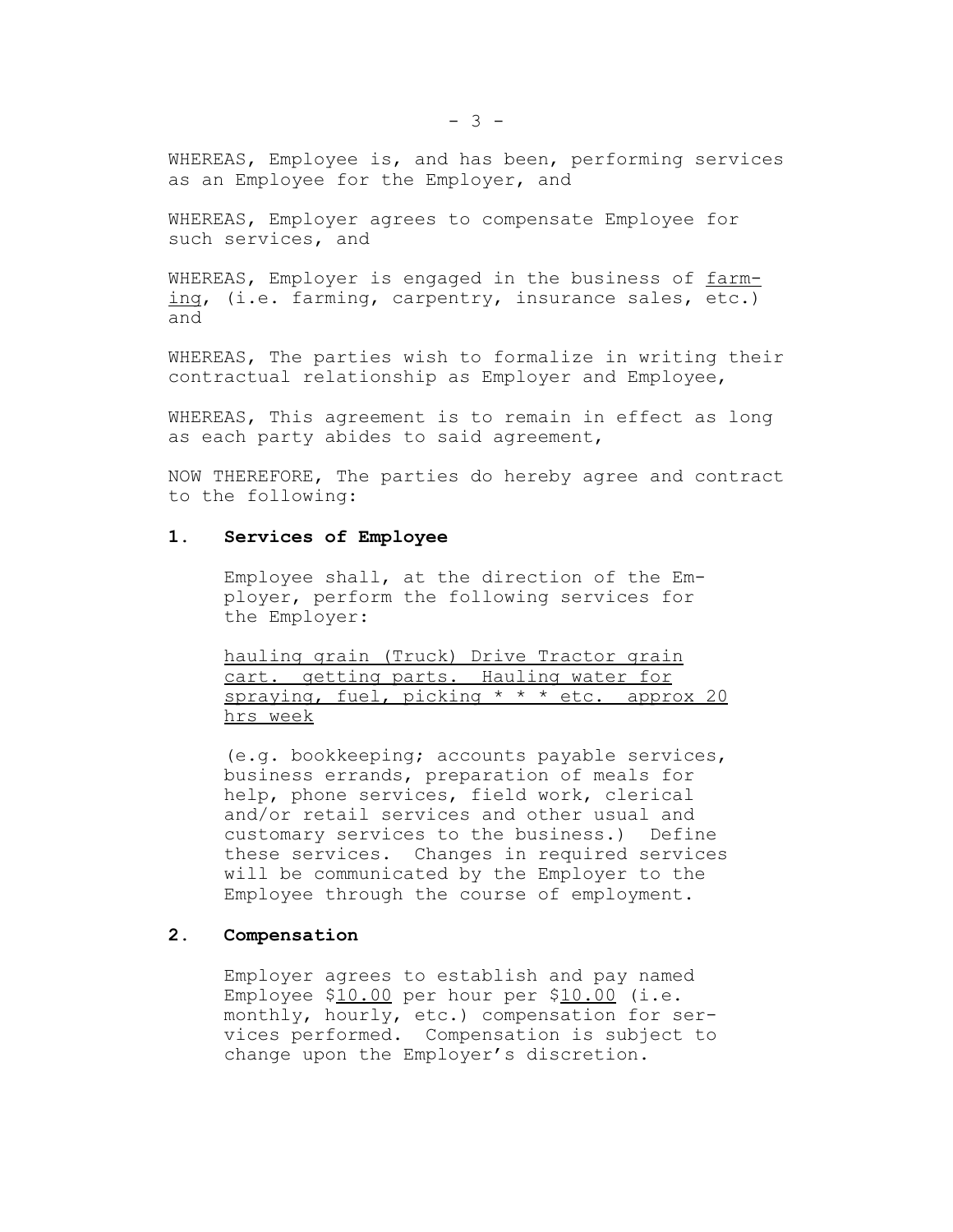- 4 -

## **3. Benefits**

In addition to the above compensation, the Employer agrees to provide: certain benefits according to the terms and provisions of an established plan outlined in Plan Summary.

\* \* \* \* \* \* \*

## **IMPORTANT NOTICE:**

The Written Employment Agreement included in your packet is a Sample of the type of agreement that can be used between the employer and the employee (spouse).

A Written Employment Agreement can be used to further solidify the formal working relationship between the employer and the employee (spouse). However, the ability for a sole proprietor farmer or business owner to take advantage of AgriPlan or BizPlan does not rely upon this written agreement as long as an Employer/Employee relationship exists. [Reproduced literally.]

During 2001, the year at issue, Mr. Albers employed Ms. Albers to, and she did, perform services for his farming business as provided in Ms. Albers's employment agreement.3 During that year, Mr. Albers paid Ms. Albers monthly cash wages of \$100 for those services, from which he withheld Social Security tax and Medicare tax totaling \$7.65.

During 2001, Ms. Albers was also employed (1) in surgical tech training by Sioux Fall School District 49-5 at Southeast Vocational Technical School and (2) as a nurse assistant by Plastic Surgery Associates (Plastic Surgery Associates) of South

<sup>3</sup>During the year at issue, other individuals performed services for Mr. Albers's farming business. Mr. Albers treated those individuals as independent contractors.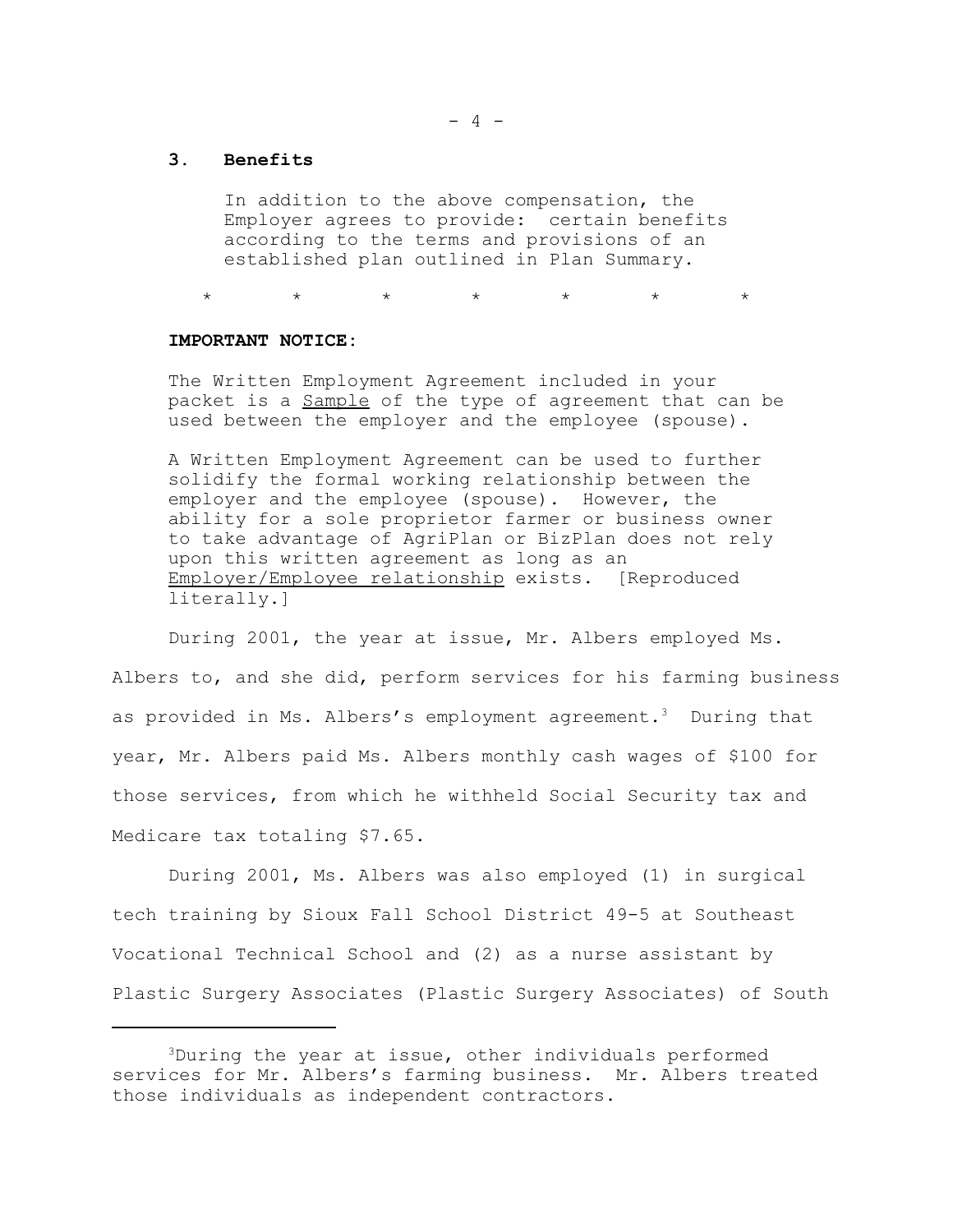Dakota, Ltd. During 2001, Plastic Surgery Associates provided health insurance to Ms. Albers that covered her but not Mr. Albers or their children.

On December 21, 1995, Mr. Albers signed a preprinted form that was an authorization to provide a medical reimbursement plan under AgriPlan through AgriBiz. The preprinted form on which that authorization appeared stated in pertinent part:

(1) EMPLOYER INFORMATION AgriPlan BizPlan

| Employer Last Name | First Name |
|--------------------|------------|
| Albers             | Darwin     |

Filing Status:  $\boxtimes$  Sole proprietor  $\Box$  K-1 Partnership □ C Corporation □ Sub S Corporation

- (2) PARTICIPATION AND ELIGIBILITY REQUIREMENTS (Check excluded employees and elect the respective maximums; if a maximum is not elected, it will automatically be defaulted to the maximum allowed.)
	- Part-time employees not completing 20 hours of work per week (maximum of 35 hours \* \* \*
	- Seasonal employees not completing 9 months of work within a year (maximum of 9 months \* \* \*
	- $\boxtimes$  Employees not completing  $25$  years of age (maximum 25 years)
	- Current employees not completing 36 months of service with employer (maximum of 36 months)
	- New employees not completing 36 months of service with employer (maximum 36 months)
	- Employees who are non-U.S. citizens
- (3) ELIGIBLE EMPLOYEES -- Each additional employee is \$50.00. Attach a separate list, if necessary.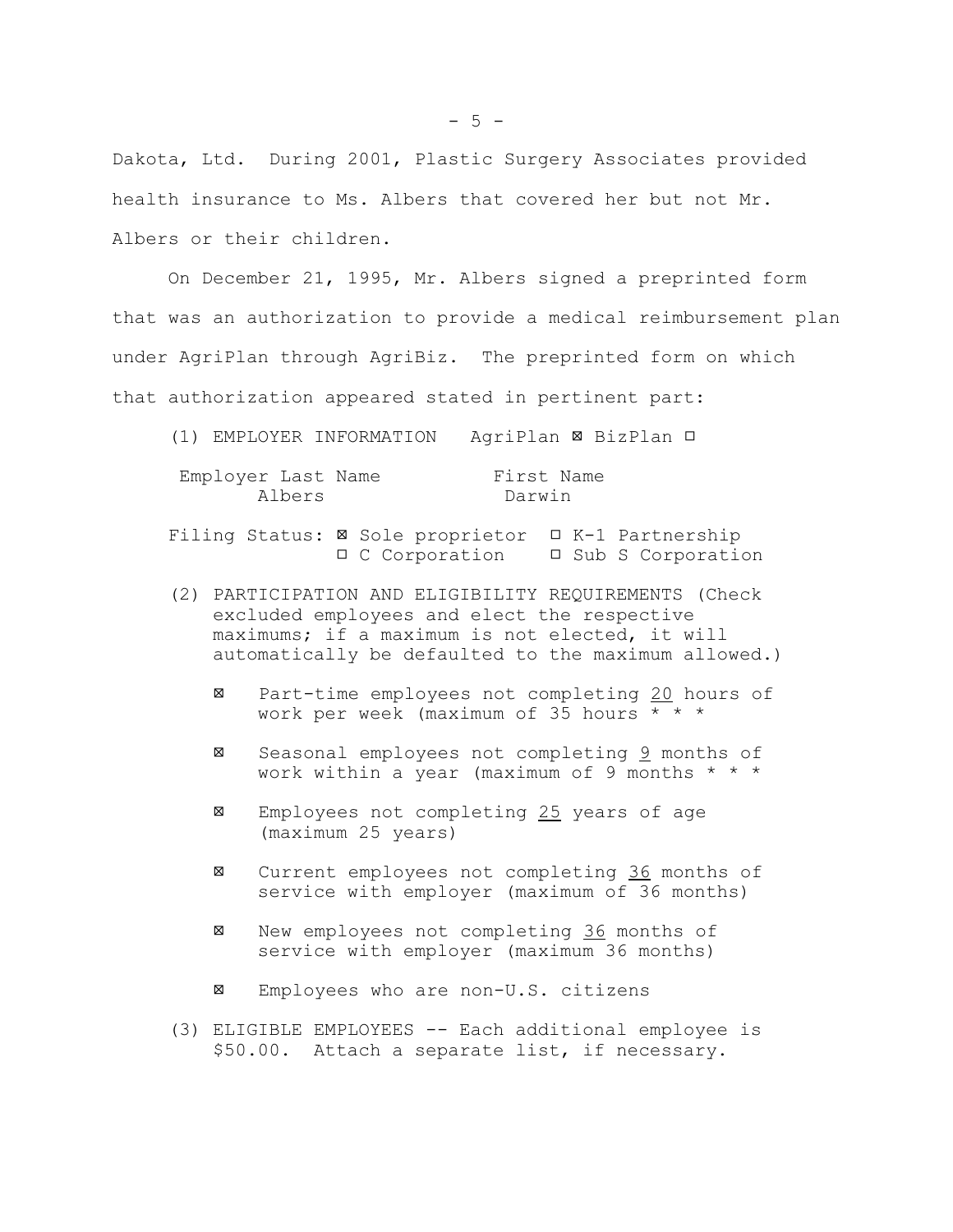| Employee Last Name | First Name | Fee      |
|--------------------|------------|----------|
| Albers             | Peaav      | \$175.00 |

 $\star$   $\star$   $\star$   $\star$   $\star$   $\star$   $\star$ 

 Add fee amounts to calculate your total annual fee for AgriPlan or BizPlan Total Fee 175.00

(4) AVAILABLE BENEFITS (Check the benefits available to the eligible employee)

Employee and Family

- Medical or Medical Related Health Insurance
- Dental Insurance
- Medical or Medical Related Expense Reimbursement (Please indicate amount below. This does not include premiums.)
- \$ 5000 Maximum amount of medical reimbursement available per eligible employee for Plan year.

Employee Only

- Term Life Insurance \$50,000.00 max. death benefit
- Disability Insurance
- (5) Authorization

The undersigned employer [Darwin Albers] hereby executes this agreement on the 21st day of Dec 1995, and the plan start shall be January 1st of this year. [Reproduced literally.]

During 2001, pursuant to the authorization that he signed to provide a medical reimbursement plan under AgriPlan through AgriBiz, Mr. Albers provided such a plan (AgriPlan/AgriBiz medical reimbursement plan) for the benefit of Ms. Albers and her family.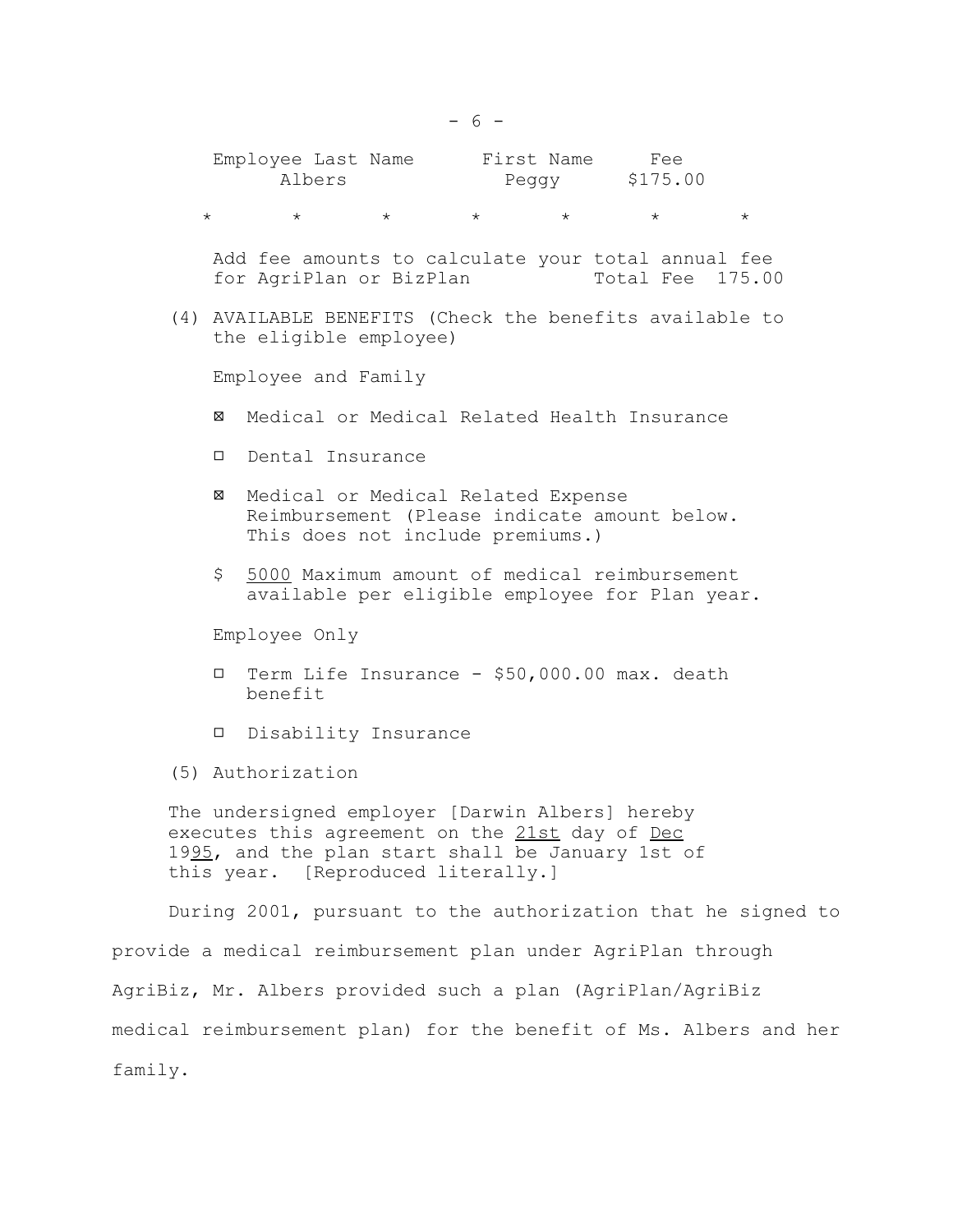On April 25, 2001, Mr. Albers completed a preprinted application form entitled "Application for Individual Health & Life Insurance" (Mr. Albers's Wellmark application). In that application, Mr. Albers applied to Wellmark/Blue Cross Blue Shield of South Dakota (Wellmark) for a so-called Blue Select health insurance policy to cover himself, Ms. Albers, and their dependent children. In Mr. Albers's Wellmark application, Mr. Albers identified himself as "Applicant", Ms. Albers as "Spouse", and each of their children as a "Dependent". The portion of Mr. Albers's application entitled "Enrollment Information" stated in pertinent part:

|                                                                                                                                                                                                                                                                                                                                                                                                                                     | The Plan I am applying for is: *<br>(PLEASE CIRCLE ONE)                                                                                                                                                                                                                                              | CLASSIC BLUE<br>Plan I Plan II<br>Plan III<br>Plan IV<br>Plan A Plan B | \$500          | BLUE SELECT<br>\$1,000<br>\$750<br>\$2,500[4]<br>\$5,000 | Are you also applying for the<br>Supplemental Accident Option?<br>⊠No N/A on Plan A<br><b>O</b> Yes<br>or B  |           |  |
|-------------------------------------------------------------------------------------------------------------------------------------------------------------------------------------------------------------------------------------------------------------------------------------------------------------------------------------------------------------------------------------------------------------------------------------|------------------------------------------------------------------------------------------------------------------------------------------------------------------------------------------------------------------------------------------------------------------------------------------------------|------------------------------------------------------------------------|----------------|----------------------------------------------------------|--------------------------------------------------------------------------------------------------------------|-----------|--|
|                                                                                                                                                                                                                                                                                                                                                                                                                                     | 2. This request for coverage is for: (check all that apply)<br>⊠Self ⊠Spouse ⊠Child(ren)                                                                                                                                                                                                             |                                                                        |                |                                                          | 3. This application is for: (check all that apply)<br>⊠New Enrollment □Change □Adding/Removing<br>Dependents |           |  |
| 4.                                                                                                                                                                                                                                                                                                                                                                                                                                  | Indicate how you wish to be billed: (check all that apply)<br>□ Monthly [Automatic Account Withdrawal required; complete form M-3506(U)] □ □ Quarterly 图Semi-annually<br><b>OAnnually</b><br>I Automatic Account Withdrawal (complete form M-3506(U) Authorization for Automatic Account Withdrawal) |                                                                        |                |                                                          |                                                                                                              |           |  |
| 5.<br>The amount you are submitting for health insurance is:<br>\$229.10 (Make check payable to Wellmark Blue Cross and Blue<br>Shield of South Dakota)<br>$\star$<br>$\star$<br>Is any portion of the premium or benefits paid by or on behalf of the small group employer? Yes (reason)<br>⊠N∩<br>Is the health benefit plan part of a plan or program for purposes of Section 125 or 106 of the IRS code?<br><b>O</b> Yes<br>⊠N∩ |                                                                                                                                                                                                                                                                                                      |                                                                        |                |                                                          |                                                                                                              |           |  |
|                                                                                                                                                                                                                                                                                                                                                                                                                                     | $\Phi$ .<br>$\star$<br>$\star$<br>$\star$<br>$\star$<br>÷.<br>$\star$                                                                                                                                                                                                                                |                                                                        |                |                                                          |                                                                                                              |           |  |
| 7. Creditable Coverage. Does any person named on this application have health care coverage now or did they have it within<br>the last 63 days? ONo XYes, complete the following:                                                                                                                                                                                                                                                   |                                                                                                                                                                                                                                                                                                      |                                                                        |                |                                                          |                                                                                                              |           |  |
|                                                                                                                                                                                                                                                                                                                                                                                                                                     | Type of Policy - Company or<br>Individual                                                                                                                                                                                                                                                            | Covered Individual                                                     | Effective Date | Termination Date                                         | Insurance Company                                                                                            | ID Number |  |
|                                                                                                                                                                                                                                                                                                                                                                                                                                     | Family Ind.                                                                                                                                                                                                                                                                                          | A11                                                                    | $7-8$ $vrs.$   | $[5]$ issue                                              | Am. Republic                                                                                                 | [6]       |  |
|                                                                                                                                                                                                                                                                                                                                                                                                                                     |                                                                                                                                                                                                                                                                                                      |                                                                        |                |                                                          |                                                                                                              |           |  |
|                                                                                                                                                                                                                                                                                                                                                                                                                                     |                                                                                                                                                                                                                                                                                                      |                                                                        |                |                                                          |                                                                                                              |           |  |
|                                                                                                                                                                                                                                                                                                                                                                                                                                     |                                                                                                                                                                                                                                                                                                      |                                                                        |                |                                                          |                                                                                                              |           |  |

<sup>4</sup>Mr. Albers circled "\$2,500" under the "Blue Select" plan for which he was applying.

5The word that appeared before the word "issue" is not legible.

<sup>6</sup>The "ID Number" shown was Mr. Albers's Social Security number.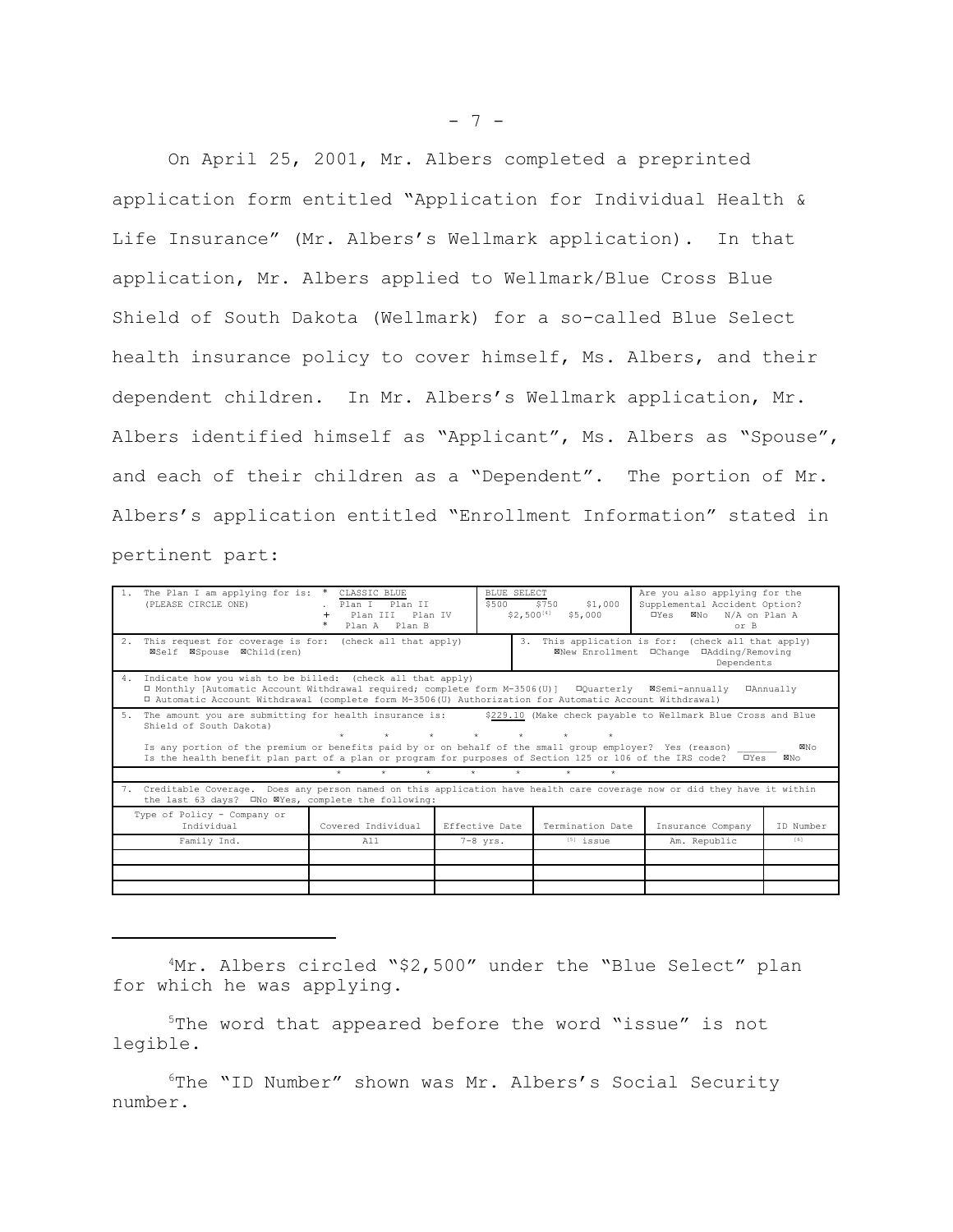On April 25, 2001, Mr. Albers signed Mr. Albers's Wellmark application as "Applicant", and Ms. Albers signed that form as "Spouse".

Wellmark approved Mr. Albers's Wellmark application and issued a health insurance policy to him (Mr. Albers's Wellmark health policy) that covered himself, his spouse Ms. Albers, and their dependent children. Premiums for Mr. Albers's Wellmark health policy were paid directly by petitioners by checks drawn on a joint checking account that petitioners maintained.<sup>7</sup>

During 2001, petitioners paid directly to the medical and dental providers listed below the amounts shown for services provided on the dates indicated:

<sup>7</sup>The parties, apparently inadvertently, stipulated two copies of the same \$1,678.80 check No. 7785, dated Dec. 22, 2001, and payable to Wellmark. Mr. Albers's Social Security number appeared as a notation on that check. The parties agree that the \$8,216 deduction for "Employee benefit programs" claimed in petitioners' 2001 Schedule F included \$3,586 of premiums paid during 2001 for Mr. Albers's Wellmark health policy (claimed \$3,586 of health insurance premiums).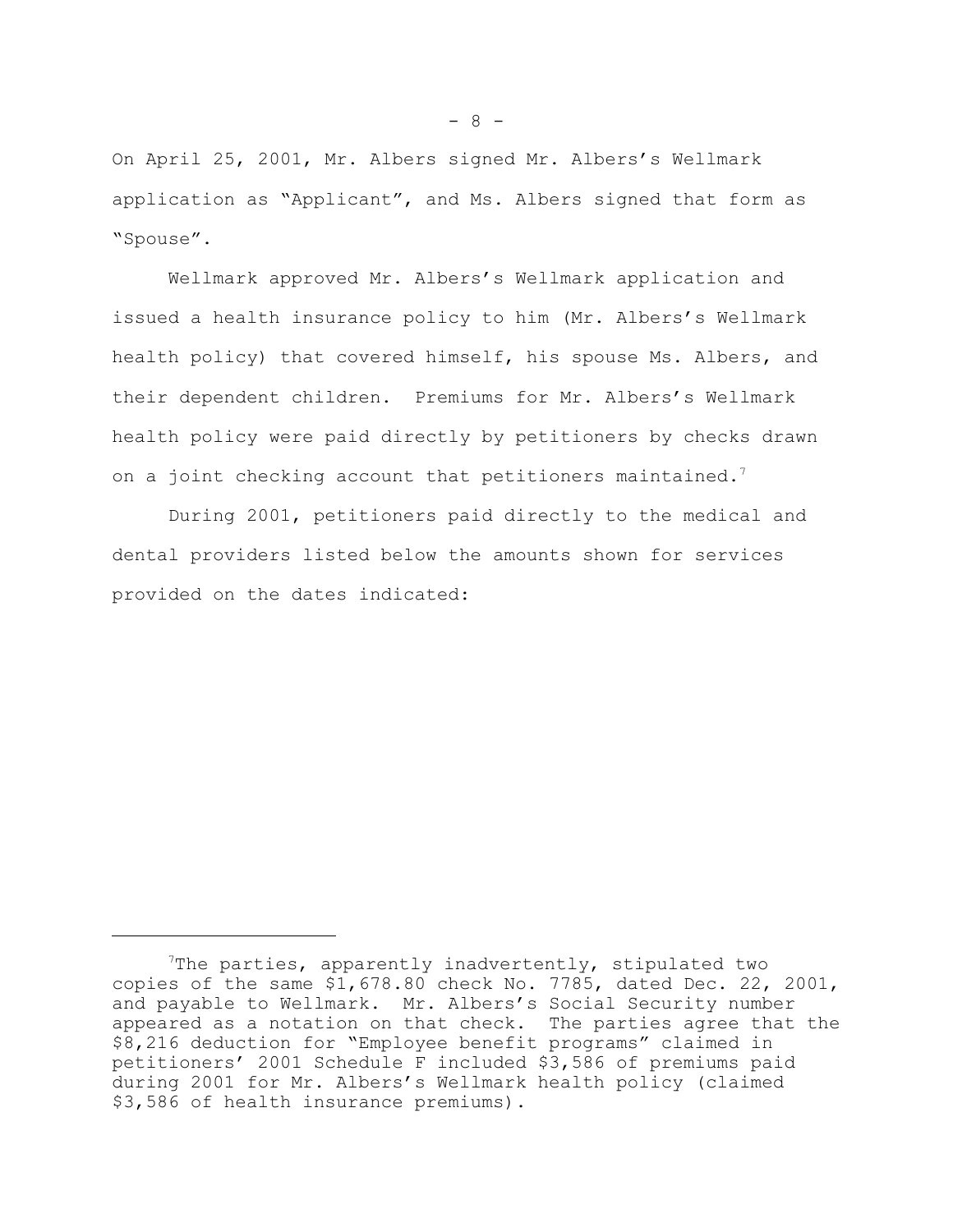| Date     | Health Provider                            | Amount               |
|----------|--------------------------------------------|----------------------|
| 1/15/01  | Dr. Dillon                                 | \$173.00             |
| 02/08/01 | Dr. Bliss                                  | 144.00               |
| 04/11/01 | Dr. Dillon                                 | 525.00               |
| 05/15/01 | Dr. Valentine<br>(Harrisburg Booster Club) | 22.00                |
| 06/08/01 | CLM <sup>1</sup>                           | 22.58                |
| 08/03/01 | Dr. Dillon                                 | 507.00               |
| 08/08/01 | The Eye Doctor's                           | 229.50               |
| 08/09/01 | Dr. Bliss                                  | 188.00               |
| 08/29/01 | Dr. Bliss                                  | 242.00               |
| 08/30/01 | Dr. Kevin Horner                           | 1,550.00             |
| 09/18/01 | Dr. Dillon                                 | 765.00               |
| 12/06/01 | The Eye Doctor's<br>Total                  | 238.50<br>\$4,606.58 |

<sup>1</sup>The record does not disclose what "CLM" means.

The total of \$4,606.58 that petitioners paid directly to medical and dental providers during 2001 was paid by the following methods: \$3,708 was paid by checks signed by Mr. Albers and drawn on a joint checking account that petitioners maintained, \$854 was paid by charging a credit card issued in the name of Peggy Albers,  $8$  and the balance was paid by a method not disclosed by the record.

Around December 27, 2001, Ms. Albers submitted to AgriPlan a request for reimbursement of medical expenses totaling \$8,216. That submission consisted of a preprinted form entitled "Employee

<sup>&</sup>lt;sup>8</sup>The record does not disclose who paid Ms. Albers's credit card charges of \$854.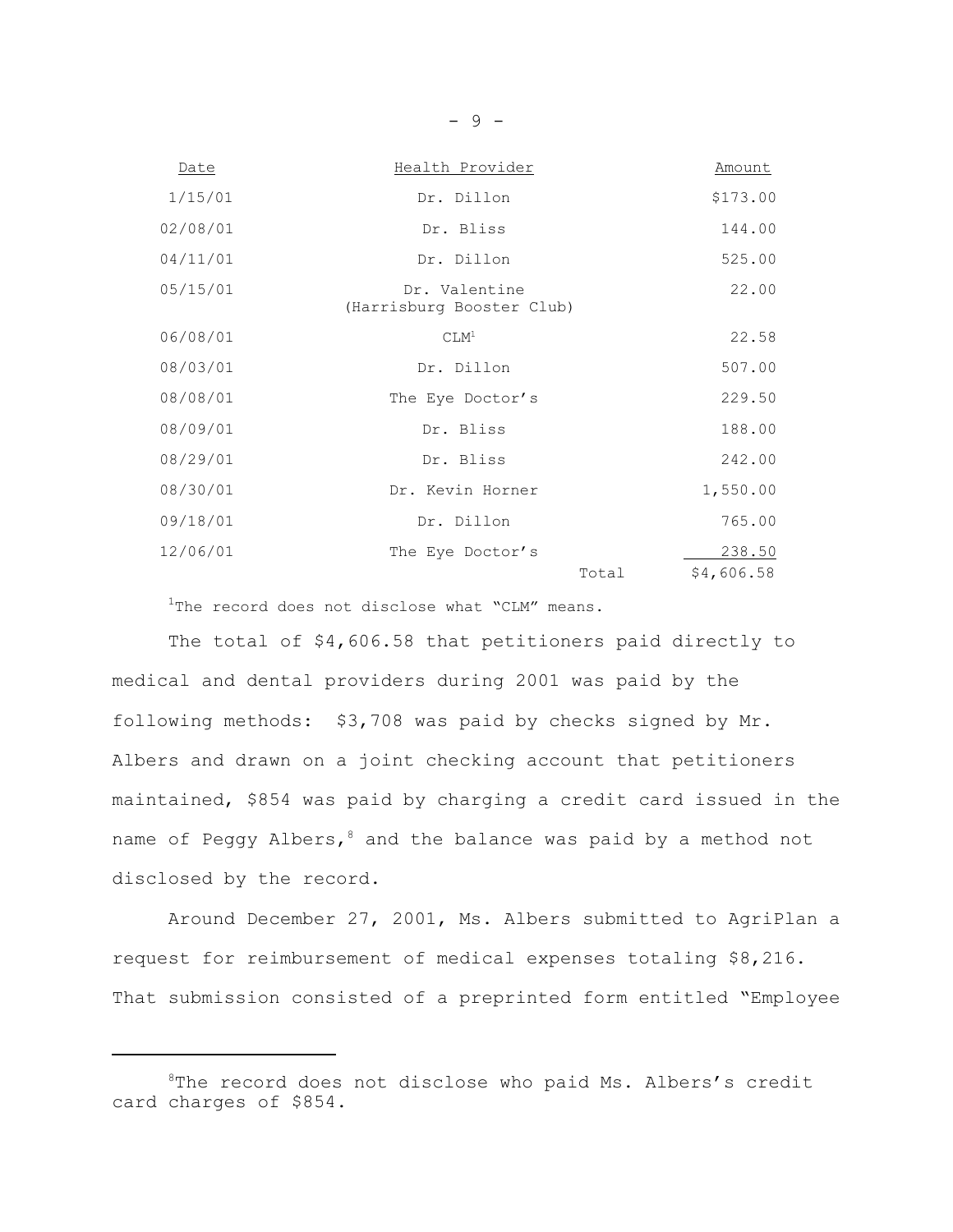Benefit Expense Transmittal" (Ms. Albers's employee benefit expense form) that Ms. Albers had completed. That form, which Ms. Albers signed as employee and Mr. Albers signed as employer, stated in pertinent part:

## **EMPLOYEE STATUS**

|   | Gross W-2 wage to employees during<br>2001 (other than benefits):      |         |                 |         |         |         | [9]                       |
|---|------------------------------------------------------------------------|---------|-----------------|---------|---------|---------|---------------------------|
|   | $\star$                                                                |         | $\star$ $\star$ | $\star$ | $\star$ | $\star$ | $\star$                   |
|   | <b>BENEFIT TOTALS</b>                                                  |         |                 |         |         |         |                           |
|   | 1 Medical/Health Insurance Premium<br>(from Section 2) $1101$          |         |                 |         |         |         | 3586.00                   |
|   | $\star$                                                                | $\star$ | $\star$         | $\star$ | $\star$ | $\star$ | $\star$                   |
| 7 | Medical expenses from 2001 plan year<br>(from Sections 3 and 4) $[10]$ |         |                 |         |         |         | $4630.00$ <sup>[11]</sup> |
|   | $\star$                                                                |         | $\star$ $\star$ | $\star$ | $\star$ | $\star$ | $\star$                   |
|   |                                                                        |         |                 |         |         |         | <b>TOTAL</b> 8216.00      |

#### **READ, SIGN AND DATE**

To the best of my [Ms. Albers] knowledge and belief, my statements in this transmittal are complete and true. I am claiming only eligible expenses incurred during the applicable plan year(s) and for eligible plan participants. I certify that any part or all of these expenses have not been reimbursed previously under this or any other benefit plan and have not been previously claimed as a tax deduction.

 $\star\qquad\qquad\star\qquad\qquad\star\qquad\qquad\star\qquad\qquad\star$ 

The employee listed [Ms. Albers] is or has been an employee for a

9No amount was shown in Ms. Albers's employee benefit expense form as her "Gross W-2 wage \* \* \* during 2001 (other than benefits)".

<sup>10</sup>Sections 2 and 4 of Ms. Albers's employee benefit expense form are not part of the record in this case.

 $11$ The amount shown is the amount, rounded down, of the total (i.e., \$4,630.58) of all of the medical expenses shown in "Section 3 Medical Expenses" quoted below.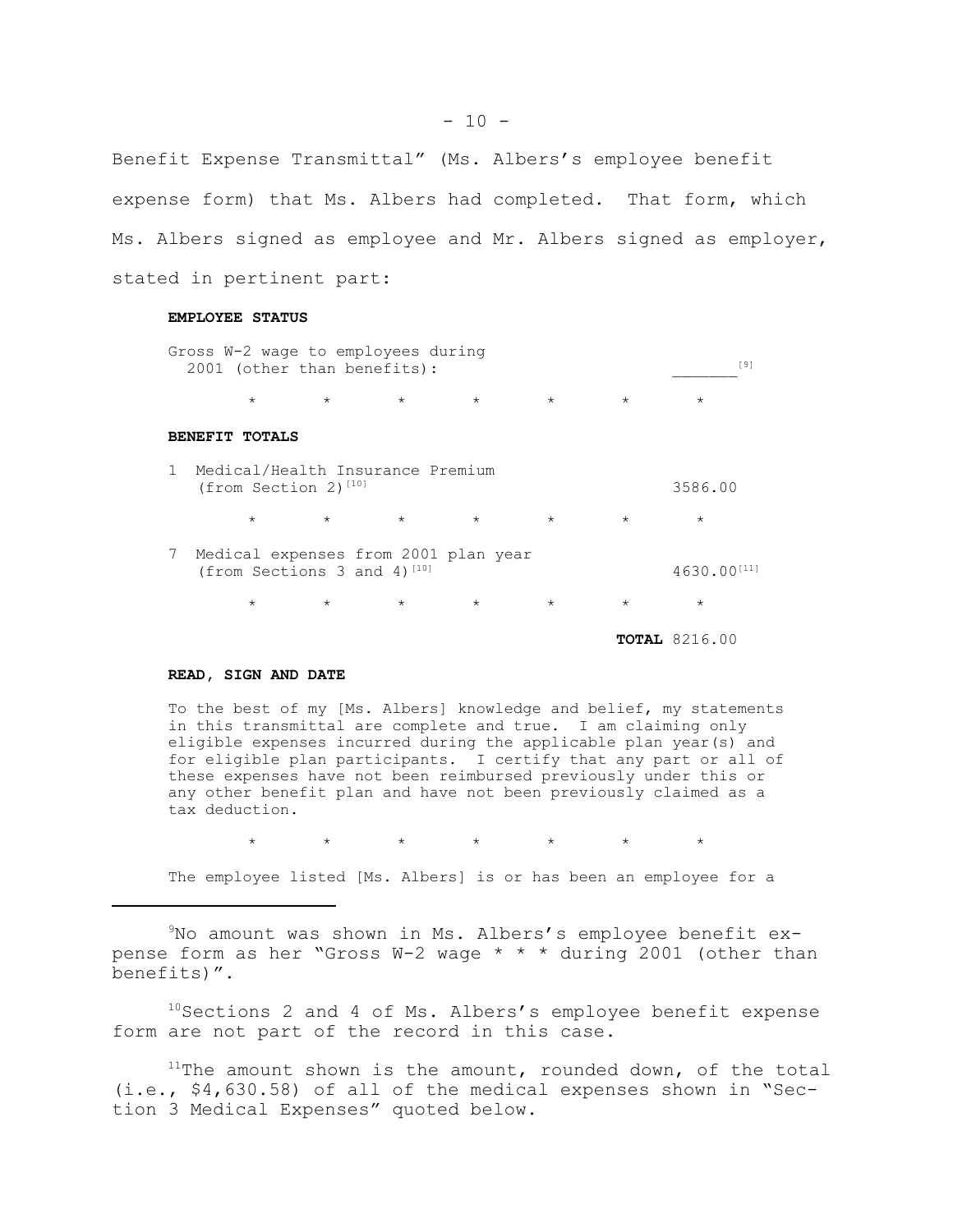portion or all of this plan year. I [Mr. Albers] reviewed the expenses listed, and these expenses have or will be reimbursed by the employer pursuant to the plan.

\* \* \* \* \* \* \*

**Section 3 Medical Expenses**

|                  | $\star$<br>$\star$       | $\star$<br>$\star$ | $\star$<br>$\star$                      | $\star$    |           |
|------------------|--------------------------|--------------------|-----------------------------------------|------------|-----------|
| Year<br>Incurred | Name of Care<br>Provider | Type of<br>Service | Amount paid not<br>covered by Insurance |            | Date Paid |
|                  | $\star$<br>$\star$       | $\star$<br>$\star$ | $\star$<br>$\star$                      | $^{\star}$ |           |
| 2001             | Dillon                   | Dental             | 507.00                                  |            | 08/03/01  |
| 2001             | Dillon                   | Dental             | 525.00                                  |            | 04/11/01  |
| 2001             | Dillon                   | Dental             | 173.00                                  |            | 01/15/01  |
| 2001             | Dillon                   | Dental             | 765.00                                  |            | 09/18/01  |
| 2001             | Horner                   | Orthodontist       | 1550.00                                 |            | 08/30/01  |
| 2001             | <b>Bliss</b>             | Dental             | 188.00                                  |            | 08/09/01  |
| 2001             | <b>Bliss</b>             | Dental             | 144.00                                  |            | 02/08/01  |
| 2001             | <b>Bliss</b>             | Dental             | 242.00                                  |            | 08/29/01  |
| 2001             | Siestra                  | Eye Dr.            | 229.50                                  |            | 08/08/01  |
| 2001             | Siestra                  | Eye Dr.            | 238.50                                  |            | 12/06/01  |
| 2001             | Valentine-HBC            | Physical           | 22.00                                   |            | 05/15/01  |
| 2001             | <b>CLM</b>               | Strep Test         | 22.58                                   |            | 06/08/01  |
| 2001             | S.V. Physicians          | Strep<br>Screening | $24.00^{[12]}$                          |            | 05/24/01  |

On April 15, 2002, petitioners filed Form 1040, U.S. Individual Income Tax Return, for their taxable year 2001. Petitioners' 2001 Schedule F pertained to Mr. Albers's farming business.

 $12$ The record does not establish that the \$24 request for reimbursement reflected in Ms. Albers's employee benefit expense form was paid in 2001 (or at any other time). The parties agree that the \$8,216 deduction for "Employee benefit programs" claimed in petitioners' 2001 Schedule F included \$4,630 claimed for services by medical and dental providers (claimed \$4,630 of medical and dental expenses).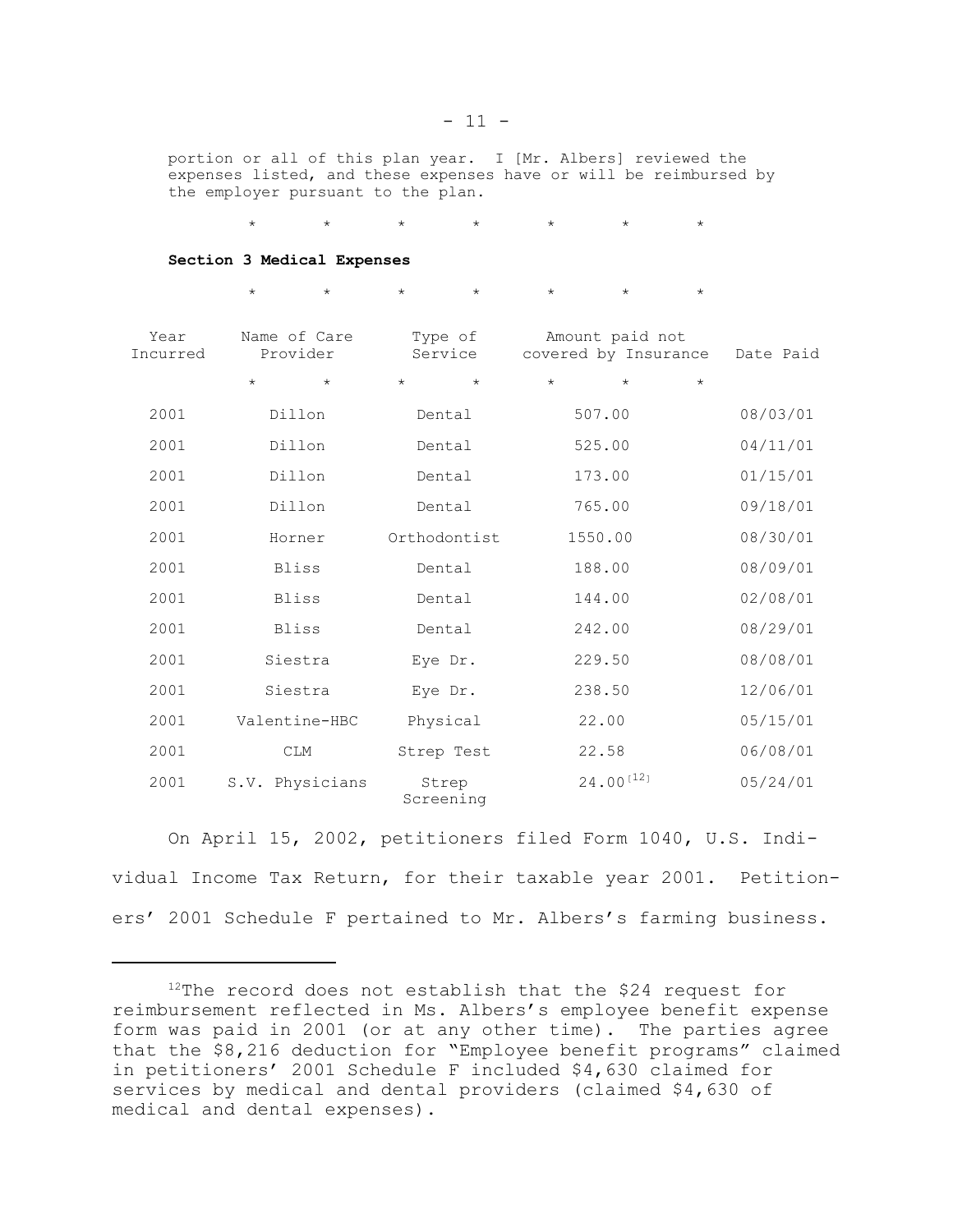In that schedule, petitioners claimed, inter alia, a deduction of \$8,216 for expenses for "Employee benefit programs".

Respondent issued to petitioners a notice of deficiency (notice) for their taxable year 2001. In that notice, respondent determined to disallow the \$8,216 deduction that petitioners claimed in petitioners' 2001 Schedule F for "Employee benefit programs" because "it has not been established that the deduction claimed qualifies as an ordinary and necessary business expense". In the notice that respondent issued to petitioners for their taxable year 2001, respondent also determined to allow petitioners a "Self-Employed Health Insurance Deduction" of \$2,151 because "You are allowed an additional deduction for Self-Employed Health Insurance."

### OPINION

The parties submitted this case fully stipulated under Rule 122. That the parties submitted this case under that Rule does not affect who has the burden of proof or the effect of a failure of proof. Rule 122(b); Borchers v. Commissioner, 95 T.C. 82, 91 (1990), affd. 943 F.2d 22 (8th Cir. 1991).

The parties disagree over whether the burden of proof in this case shifts to respondent under section 7491(a). In order for the burden of proof to shift to the Commissioner of Internal Revenue under that section, the taxpayer must (1) provide credible evidence with respect to any factual issue relevant to

 $- 12 -$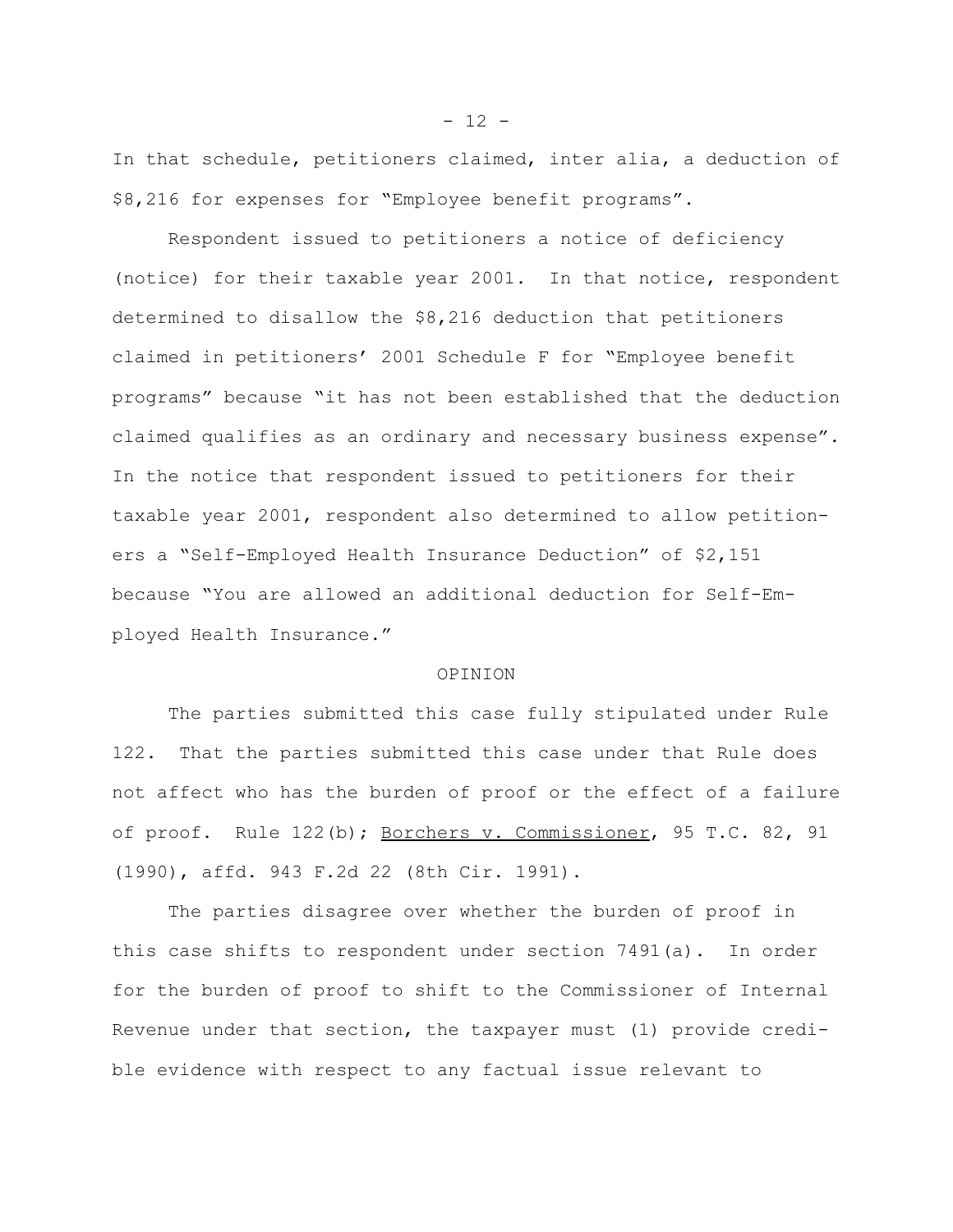determining the tax liability of the taxpayer and (2) comply with the applicable requirements of section 7491(a)(2). Although section 7491(a) does not define the term "credible evidence", the legislative history of the statute does. The legislative history of section 7491(a) provides in pertinent part:

Credible evidence is the quality of evidence which, after critical analysis, the court would find sufficient upon which to base a decision on the issue if no contrary evidence were submitted (without regard to the judicial presumption of IRS correctness). \* \* \* The introduction of evidence will not meet this standard if the court is not convinced that it is worthy of belief. \* \* \*

H. Conf. Rept. 105-599, at 240-241 (1998), 1998-3 C.B. 747, 994- 995.

As discussed below, there are factual issues relevant to determining the tax liability of petitioners for the year at issue as to which petitioners have not introduced credible evidence within the meaning of section 7491(a)(1) and as to which the burden of proof does not shift to respondent under that section.

We turn now to whether petitioners are entitled to deduct under section 162(a) the \$8,216 for "Employee benefit programs" claimed in petitioners' Schedule F. A taxpayer, including the owner of an unincorporated business like Mr. Albers, is entitled to deduct all the ordinary and necessary expenses paid or incurred during the taxable year in carrying on a trade or business, sec. 162(a), including any amount paid to an employee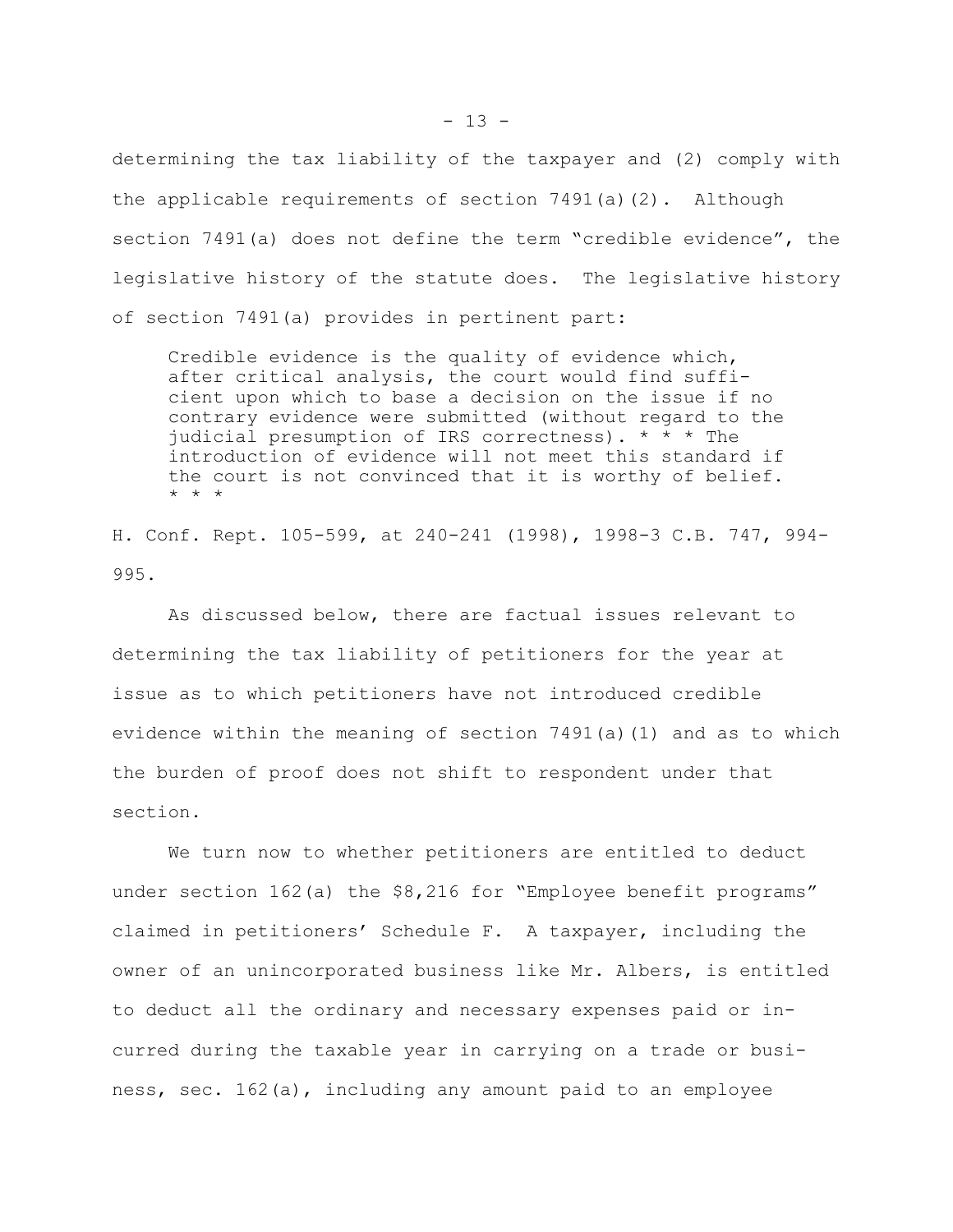pursuant to an employee benefit plan for an expense that such employee pays or incurs. Sec. 162(a)(1); sec. 1.162-10, Income Tax Regs.<sup>13</sup> However, a taxpayer, like Mr. Albers, who owns an unincorporated business is not entitled to deduct health insurance costs that he pays or incurs for himself, his spouse, and his dependents except as provided in section  $162(1)$ .<sup>14</sup>

<sup>13</sup>See Francis v. Commissioner, T.C. Memo. 2007-33.

<sup>14</sup>As applicable here, sec. 162(1)(1) provides that a taxpayer, like Mr. Albers, is entitled to deduct 60 percent of any amount that such taxpayer paid or incurred during 2001 for insurance that constituted medical care for such taxpayer, such taxpayer's spouse, and such taxpayer's children. Sec. 162(l) provides in pertinent part:

SEC. 162. TRADE OR BUSINESS EXPENSES.

\* \* \* \* \* \* \*

(l) Special Rules for Health Insurance Costs of Self-Employed Individuals.--

(1) Allowance of deduction.--

(A) In general.–-In the case of an individual who is an employee within the meaning of section  $401(c)(1)$ , there shall be allowed as a deduction under this section an amount equal to the applicable percentage of the amount paid during the taxable year for insurance which constitutes medical care for the taxpayer, his spouse, and dependents.

(B) Applicable percentage.–-For purposes of subparagraph (A), the applicable percentage shall be determined under the following table:

| For taxable years beginning | The applicable |
|-----------------------------|----------------|
| in calendar year--          | percentage is- |
| 1999 through 2001. 60       |                |

(continued...)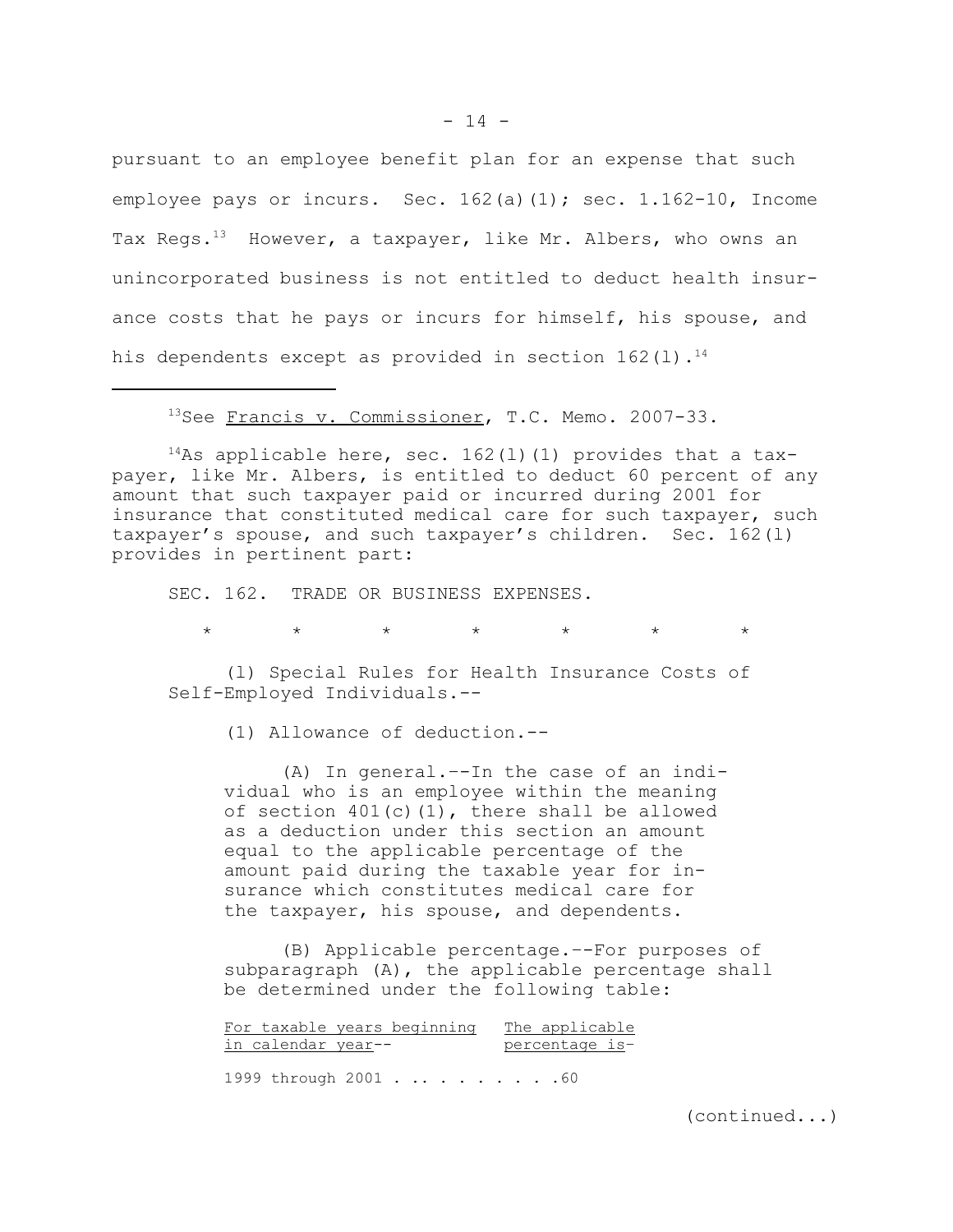At the core of petitioners' position that the \$8,216 for "Employee benefit programs" claimed in petitioners' Schedule F is deductible under section 162(a) are petitioners' contentions that:

(1) "The payment of medical expenses and insurance premiums were made on behalf [of] Peggy Albers, a bona fide employee of Darwin Albers's farm business, pursuant to a valid I.R.C. § 105(b) health plan [AgriPlan/ AgriBiz medical reimbursement plan]; therefore, Petitioners are entitled to deduct the reimbursements as an employee benefits program expense on their Schedule F";

(2) the claimed \$3,586 of health insurance premiums "were paid directly on behalf of Peggy Albers, an employee, to reimburse her for the medical expense incurred by her spouse pursuant to the I.R.C. § 105(b) plan [AgriPlan/AgriBiz medical reimbursement plan]";

(3) "Peggy Albers requested that her employer pay for these out-of-pocket medical expenses [the claimed  $$4,630$  of medical and dental expenses] \* \* \* and the expenses were in turn paid directly by the employer, Darwin Albers"; and

(4) "There is no provision in I.R.C. § 105 or the plan provided by Darwin Albers [the AgriPlan/AgriBiz medical reimbursement plan] that prohibits the employer from paying the medical expense directly to the provider rather than reimbursing the employee. In fact, I.R.C. § 105(b) explicitly provides that expenses can be paid, 'directly or indirectly,' to the employee to reimburse the employee for expenses incurred by her, her spouse or dependents for medical care."

 $14$  (...continued)

The legislative history under sec. 162(l) establishes that that statute was enacted "to reduce the disparity between the tax treatment of owners of incorporated and unincorporated businesses." S. Rept. 104-16, at 11 (1995); see also H. Rept. 104- 32, at 7-8 (1995).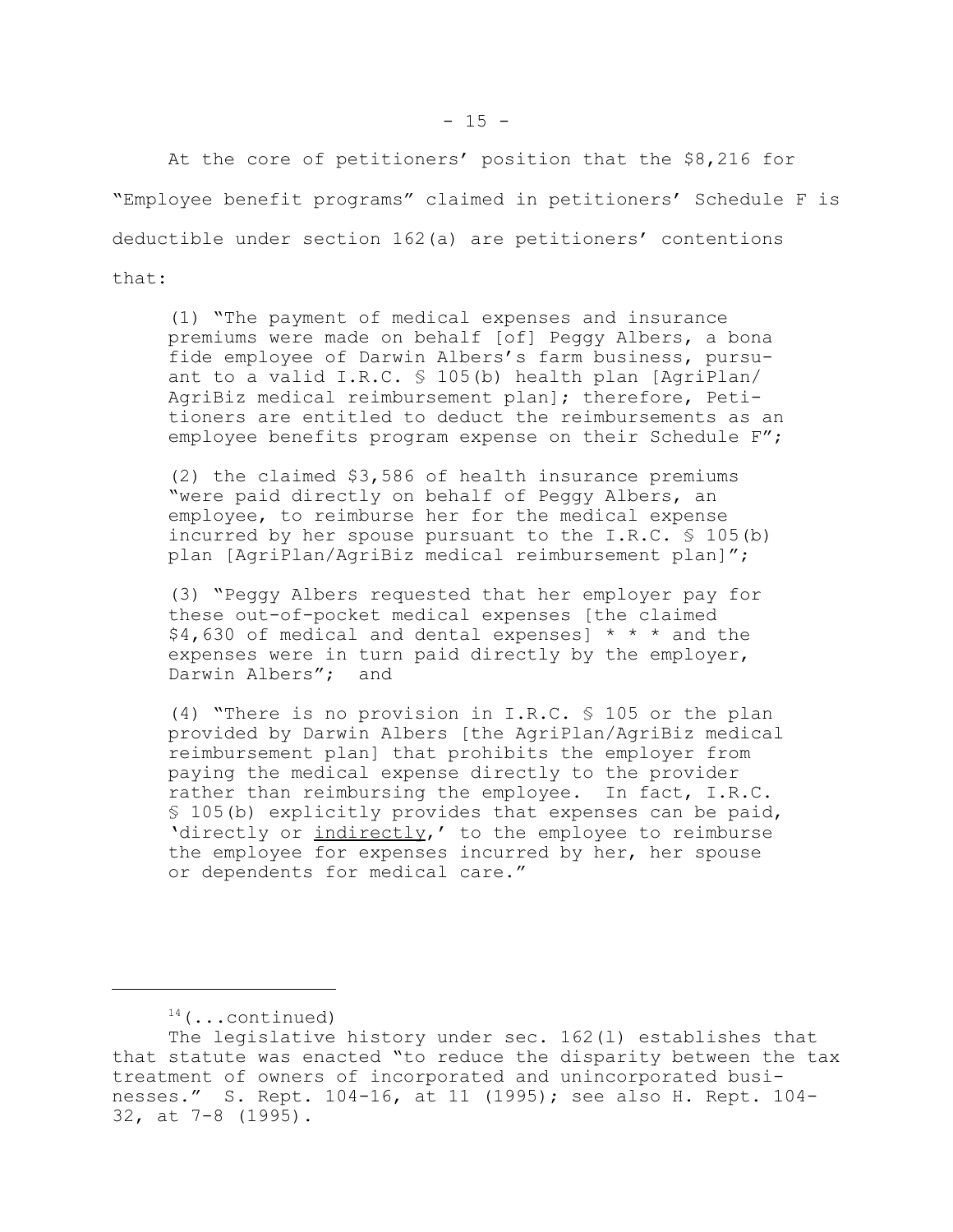In advancing the foregoing contentions, petitioners misunderstand and/or misstate the provisions of section 105(b). Section 105(b) on which petitioners rely provides in pertinent part:

SEC. 105. AMOUNTS RECEIVED UNDER ACCIDENT AND HEALTH PLANS.

\* \* \* \* \* \* \*

(b) Amounts Expended for Medical Care.-- \* \* \* gross income does not include amounts referred to in subsection (a) if such amounts are paid, directly or indirectly, to the taxpayer to reimburse the taxpayer for expenses incurred by him for the medical care (as defined in section 213(d)) of the taxpayer, his spouse, and his dependents \* \* \*. [Emphasis added.]

Contrary to petitioners' contentions, section 105(b) addresses a situation where certain amounts described in section  $105(a)^{15}$  are paid, directly or indirectly, to a taxpayer to reimburse the taxpayer for the expenses that such taxpayer incurred for the medical care of such taxpayer, such taxpayer's spouse, and such taxpayer's dependents.

 $15$ Sec. 105(a) provides:

<sup>(</sup>a) Amounts Attributable to Employer Contributions.--Except as otherwise provided in this section, amounts received by an employee through accident or health insurance for personal injuries or sickness shall be included in gross income to the extent such amounts (1) are attributable to contributions by the employer which were not includible in the gross income of the employee, or (2) are paid by the employer.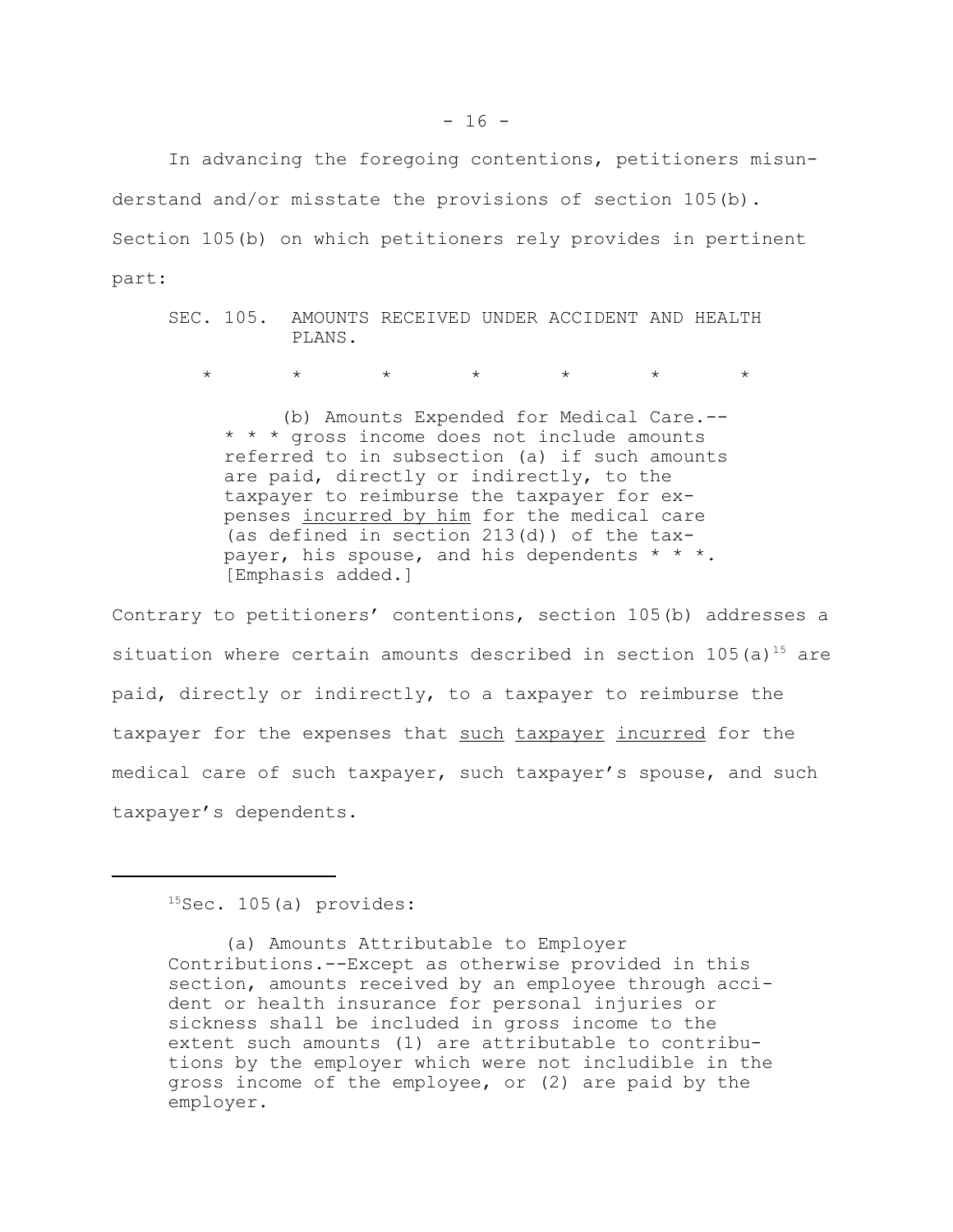With respect to the claimed \$3,586 of health insurance premiums for Mr. Albers's Wellmark health policy, the record establishes, and petitioners concede,  $16$  that Mr. Albers, the applicant and primary insured under that policy, incurred such premiums. With respect to the claimed \$4,630 of medical and dental expenses, petitioners have failed to produce evidence, let alone credible evidence, see sec. 7491(a)(1), that establishes that Ms. Albers, and not Mr. Albers, incurred, or paid, \$3,776 of such expenses. Although the record establishes that Ms. Albers charged to her credit card, and thus incurred, \$854 of the claimed \$4,630 of medical and dental expenses, petitioners have failed to produce evidence, let alone credible evidence, see sec. 7491(a)(1), that establishes that her employer Mr. Albers paid those charges on her behalf or that her employer Mr. Albers reimbursed her for her payment of those charges. $17$ 

On the record before us, we find that petitioners have failed to establish that her employer Mr. Albers paid, directly or indirectly, to Ms. Albers pursuant to the AgriPlan/AgriBiz

 $- 17 -$ 

 $16$ Petitioners concede on brief that the claimed \$3,586 of health insurance premiums were "incurred by her [Ms. Albers's] spouse [Mr. Albers]", and not by her. The parties stipulated that those premiums were "paid by check from petitioners' joint checking account." Mr. Albers's Social Security number appeared as a notation on the check that is in the record in this case and that paid a portion of such claimed premiums during the year at issue.

<sup>&</sup>lt;sup>17</sup>The parties stipulated that  $$4,606.58$  of the claimed \$4,630 of medical and dental expenses was "paid directly by petitioners".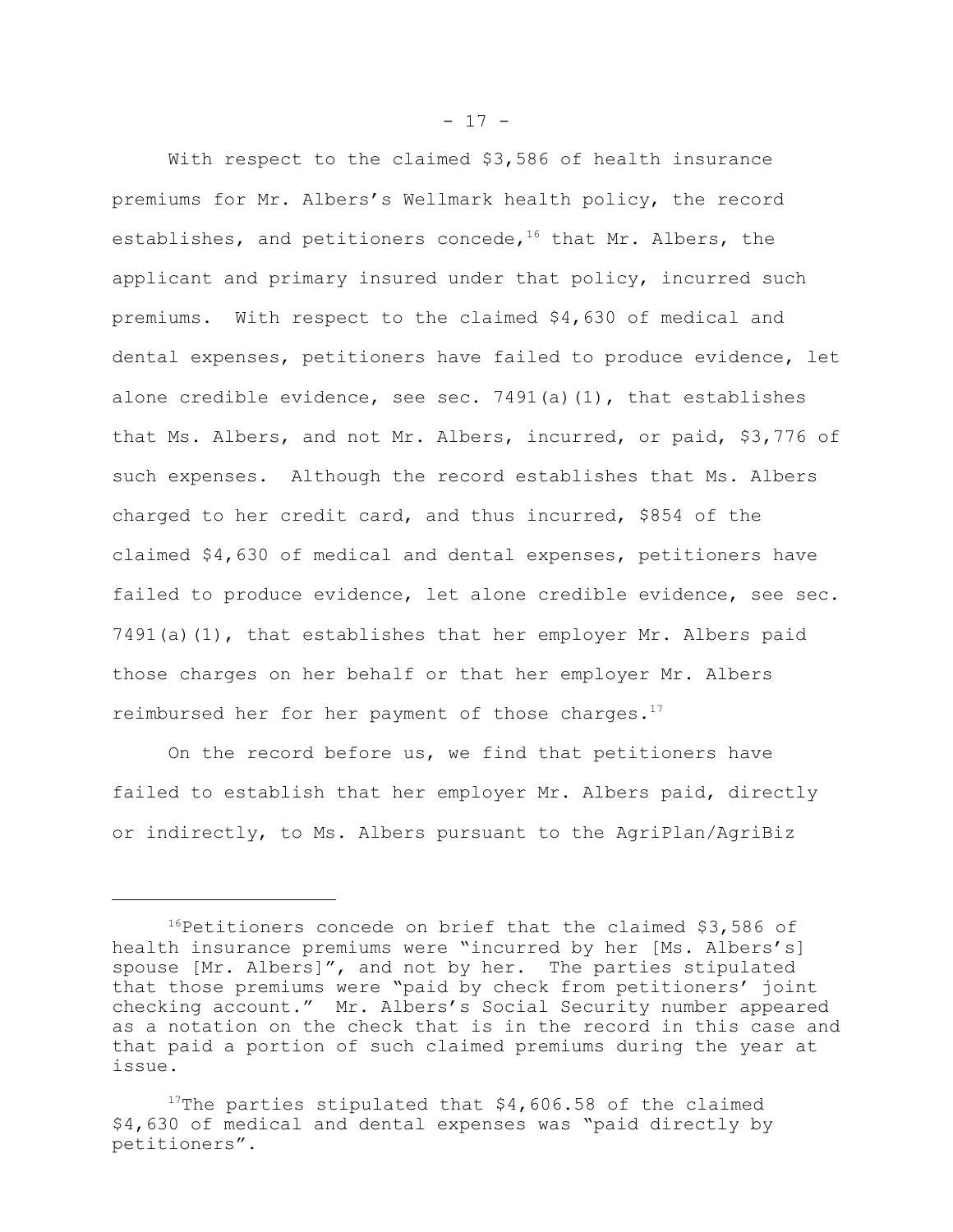medical reimbursement plan the claimed \$3,586 of health insurance premiums and the claimed \$4,630 of medical and dental expenses to reimburse her for expenses that she incurred, or paid, for the medical care of herself, her spouse Mr. Albers, and/or her dependent children. See sec. 105(b). On that record, we further find that petitioners have failed to establish that any portion of such claimed premiums and such claimed expenses is an ordinary and necessary expense paid or incurred by Mr. Albers in carrying on his farming business.<sup>18</sup> See sec. 162(a); sec. 1.162-10,

Income Tax Regs.

Based upon our examination of the entire record before us, we find that petitioners have failed to establish that they are entitled under section 162(a) to the \$8,216 deduction for "Employee benefit programs" claimed in petitioners' Schedule F.<sup>19</sup>

<sup>&</sup>lt;sup>18</sup>Petitioners' reliance on Revenue Ruling 71-588, 1971-2 C.B. 91, is misplaced. In that revenue ruling, a taxpayer who operated a sole proprietorship with several full time employees, including his spouse, had an accident and health plan covering all employees and their families. During the year involved in Revenue Ruling 71-588, two employees, including the taxpayer's spouse, incurred expenses for medical care for themselves, their spouses, and their children and were reimbursed pursuant to the taxpayer's plan. Revenue Ruling 71-588 held that the reimbursed amounts received by the employees are not includible in their gross income pursuant to sec. 105(b) and that such amounts are deductible by the taxpayer under sec. 162(a). Revenue Ruling 71- 588, unlike the instant case, involved employees who incurred certain expenses for medical care and who were reimbursed by their employer for the expenses that they incurred.

 $19As$  discussed above, respondent allowed in the notice that respondent issued to petitioners for their taxable year 2001 \$2,151 of the claimed \$3,586 of health insurance premiums as a (continued...)